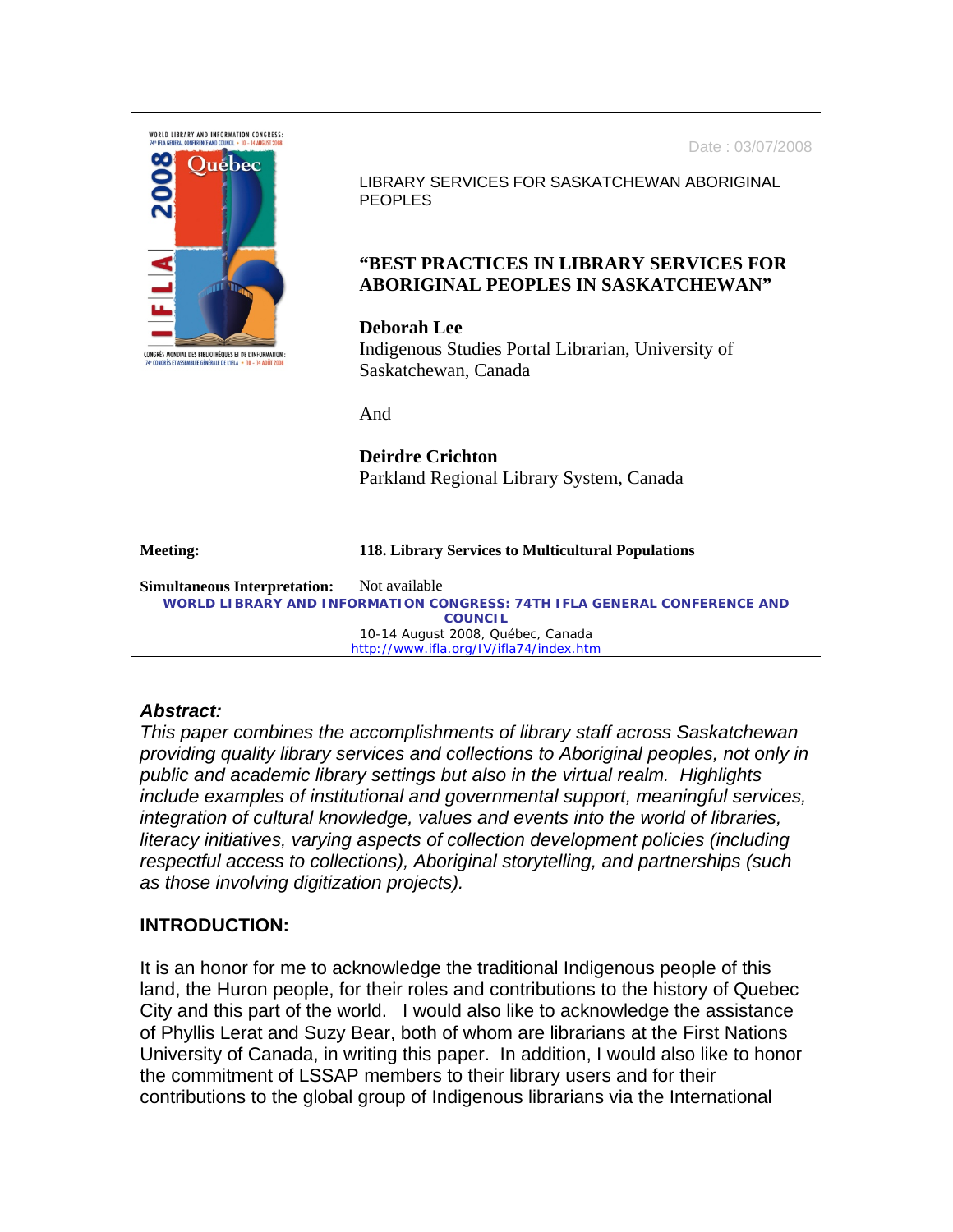Indigenous Librarians Forum which takes place every two years, one of which was hosted by the LSSAP group in Regina in 2005.

There are two sections to this paper. The first will outline best practices in public library services for Aboriginal peoples in Saskatchewan. This section is contributed by Deirdre Crichton, Parkland Regional Library System, and provides background information on the Aboriginal demographics of Saskatchewan and on the Library Services for Saskatchewan Aboriginal Peoples Committee. Discussion then moves to the Report of the Minister's Advisory Committee on Library Services for Aboriginal People of Saskatchewan, Aboriginal storytelling, literacy initiatives, highlights from other public library systems in Saskatchewan and Provincial Library initiatives relating to library services for Aboriginal peoples.

The second section will focus on best practices in academic library services for Aboriginal peoples in Saskatchewan. This will include sharing some information about the services and collections provided at two main academic institution libraries. These are the three campus libraries of the First Nations University of Canada (main campus in the South, in Regina, Saskatoon campus in central Saskatchewan, and Northern Campus located in Prince Albert) and services and collections provided at the University of Saskatchewan (U of S) by way of the Indigenous Studies Portal. The iPortal is an online research tool (located at http://iportal.usask.ca ) which comprises over 8000 full-text resources, including articles, book reviews, theses, e-books, and links to websites, etc. The iPortal is also in the process of adding a few thousand archival records (including photos, diaries, correspondence, maps and audio/visual files) to its content as a result of a partnership with the U of S Archives and a substantial and recent digitization project.

### **SECTION I: Best Practices in Public Library Services for Saskatchewan Aboriginal Peoples**

### **Background Information**

Saskatchewan has seventy First Nation bands and sixty two are affiliated with one of eight Tribal Councils. There are six geographic Treaty areas, and ten public library regions. Public library regions sometimes have more than one Tribal council within their parameters. The majority of these bands are Plains Cree; however, there are also bands of Saulteaux and Dakota origins. Further North in the PNLS Library System region there are bands of Swampy Cree and Déne. The Provincial Metis Council divides the province into twelve regions and within the twelve regions exist roughly 130 Métis locals.

There are ten public library systems in the province of Saskatchewan including: seven regional libraries in Lakeland Library Region (North Battleford area), Wapiti Regional Library (Prince Albert area), Wheatland Regional Library (Saskatoon area), Parkland Regional Library (Yorkton area), Chinook Regional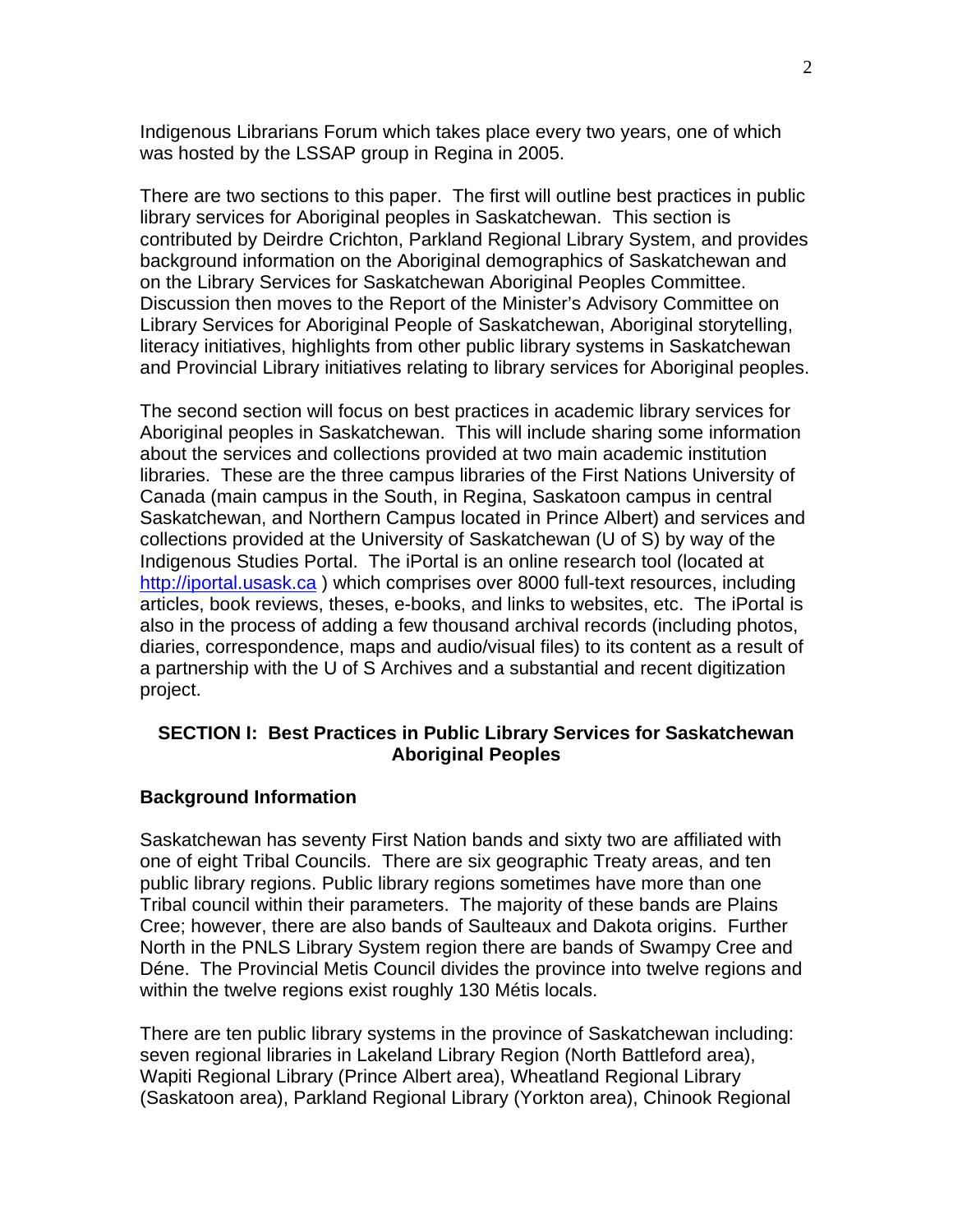Library (Swift Current area), Palliser Regional Library (Moose Jaw area), and Southeast Regional Library (Weyburn area); two city library systems with multiple branches in Regina and Saskatoon; a northern library system, Pahkisimon Nuye?áh Library System, is a federation of 11 northern community public libraries and has the legislated mandate to act as the central library for northern Saskatchewan. It acts as the coordinating agency for all school, regional college, public and special libraries.

The Library Services for Saskatchewan Aboriginal Peoples' committee (LSSAP) was established in 1991. It was organized for information sharing on issues relating to library services for First Nations and Métis peoples, based on identified needs by library and information personnel from First Nations band school libraries, public libraries, post-secondary institutions, and Aboriginalbased organizations. For more information on the LSSAP committee please see this link: http://www.lib.sk.ca/staff/lssap/index.html

In 2001 the Final Report of the Minister's Advisory Committee on Library Services for Aboriginal People was published. The mandate of the committee was to: "identify ways to foster First Nations and Métis participation in, and commitment to, the development and maintenance of public library services designated to meet the library and information needs of all First Nations and Métis people in Saskatchewan." The report included 46 recommendations. Recommendation 43 stated that "an official Storytelling Week occur in February of each year, throughout the province to promote First Nations and Métis oral traditions and the use of public libraries." This report is available at: http://www.lib.sk.ca/staff/minaboriginal/ablib/ablibfinal.html#intro

### **Aboriginal Storytelling**

Saskatchewan Aboriginal Storytelling month is held throughout Saskatchewan in February of each year to promote First Nations and Métis oral traditions and public libraries. The winter timing for the Storytelling Week observes the First Nations traditional time for storytelling. The intent is to increase province-wide cultural activities of Aboriginal peoples; have Elders and Aboriginal storytellers to demonstrate the cultural and historical value of storytelling; and foster storytelling partnerships through joint planning with outside agencies and resources. The project involves schools, community libraries and local organizations.

Parkland Regional Library staff reviewed the recommendations from the Final Report of the Minister's Advisory Committee on Library Services for Aboriginal People and determined which areas the library would focus on and storytelling was one of the areas. Grants were applied for and in 2004 a \$15,000 Community Initiatives Fund grant was awarded to establish Saskatchewan Aboriginal Storytelling Week. Deirdre Crichton approached the LSSAP committee to see if they were interested in participating in a province-wide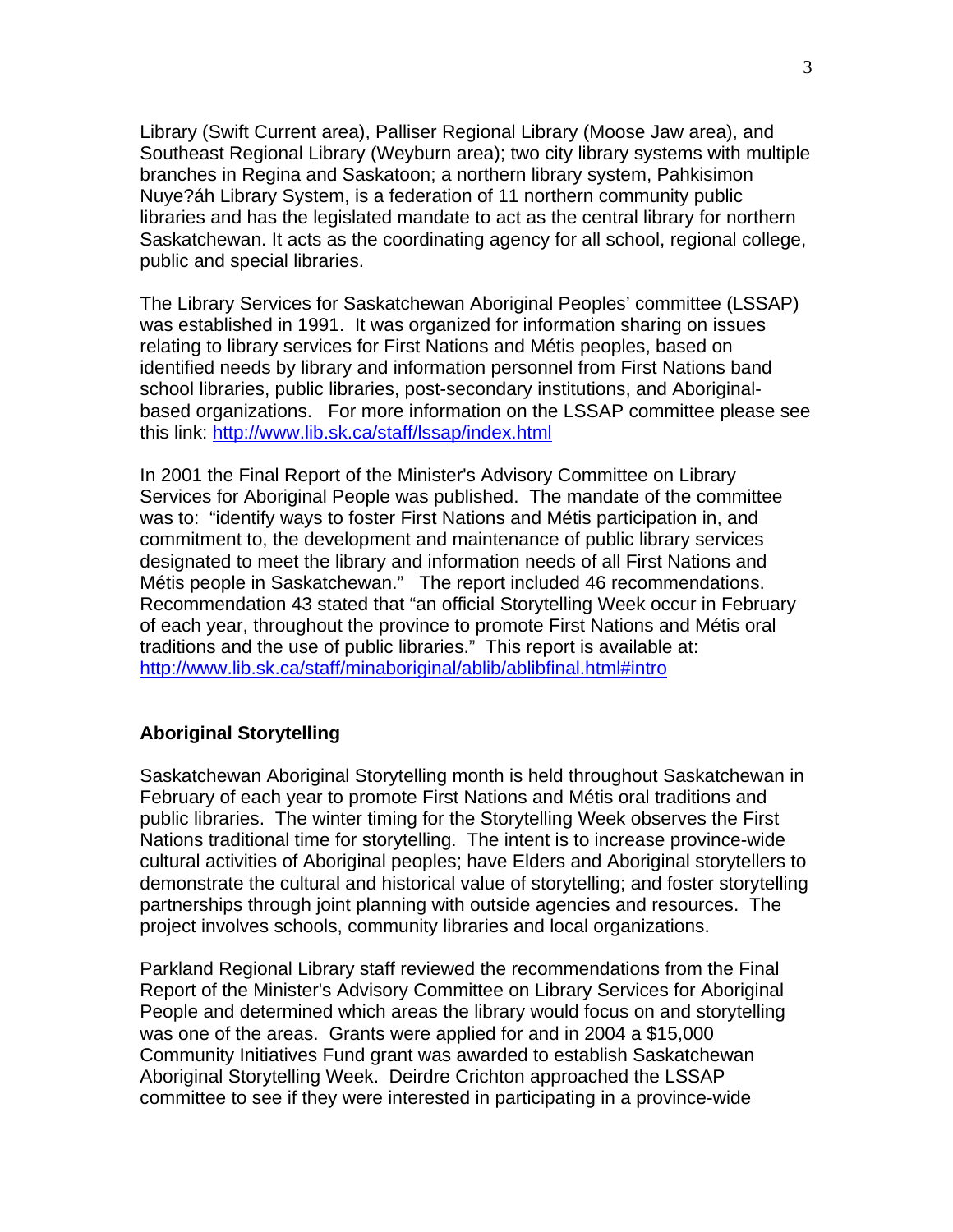initiative; they were and Deirdre joined the committee. Deirdre wrote the grant proposals and coordinated the events for the province for the first four years. 2008 marked its  $5<sup>th</sup>$  anniversary.

Parkland Regional Library contacted Ontario Library Services North (in Northern Ontario, Canada) about their Aboriginal Public Libraries Week including their promotional material. At that time it was determined that we could and would host Aboriginal Storytelling Week events. The posters have been printed by OLS-N for the past five years. Saskatchewan also joined OLS-N in their First Nations Community Reads initiative, which promoted the reading of picture books by Aboriginal authors.

Saskatchewan Aboriginal Storytelling Week started in February 2004 and has evolved in 2006 to Saskatchewan Aboriginal Storytelling Month to accommodate the demand for programs throughout the province. The first year saw 2,813 people attend 21 events; however, it has grown substantially since then. In 2008 over 7,950 people participated in 78 storytelling events.

#### **Integrated Literacy Services**

Parkland Regional Library is involved in an integrated literacy project in the Kamsack and surrounding area which includes: Cote, Key and Keeseekoose First Nations. Integrated Literacy Services is a co-operative project to address literacy needs in Kamsack and surrounding area. The partners in the project include Ventures Community Futures Development Corporation, Parkland Regional Library, Parkland Regional College and Good Spirit School Division, collectively known as the SaskSmart Community Association. Integrated Literacy Services initiative includes early childhood, parent and adult education programs that will enable children and parents to spend time together in literacy activities and enhance literacy and essential skills of adults for life or workplace opportunities. Parkland Regional Library coordinates family literacy activities, Parkland Regional College is responsible for the Adult, ESL literacy component and Ventures Community Futures Development Corporation is responsible for workplace literacy services. The fourth partner is Good Spirit School Division. Funding has enabled staff to coordinate programs and look for and apply for alternate sources of funding to deliver services. The initial grant enabled the committee to build a strong Kamsack library literacy collection including; storystacks, literacy knapsacks, reading rods and online resources that all organizations have access to.

Come Read With Me is a family literacy program that is based on the premise that parents and children learn together and enhance each other's lives. The program uses children's books as a starting point for development of literacy skills and discussion of a wide range of parenting issues. Two eight session Come Read With Me Programs have run successfully. The program is facilitated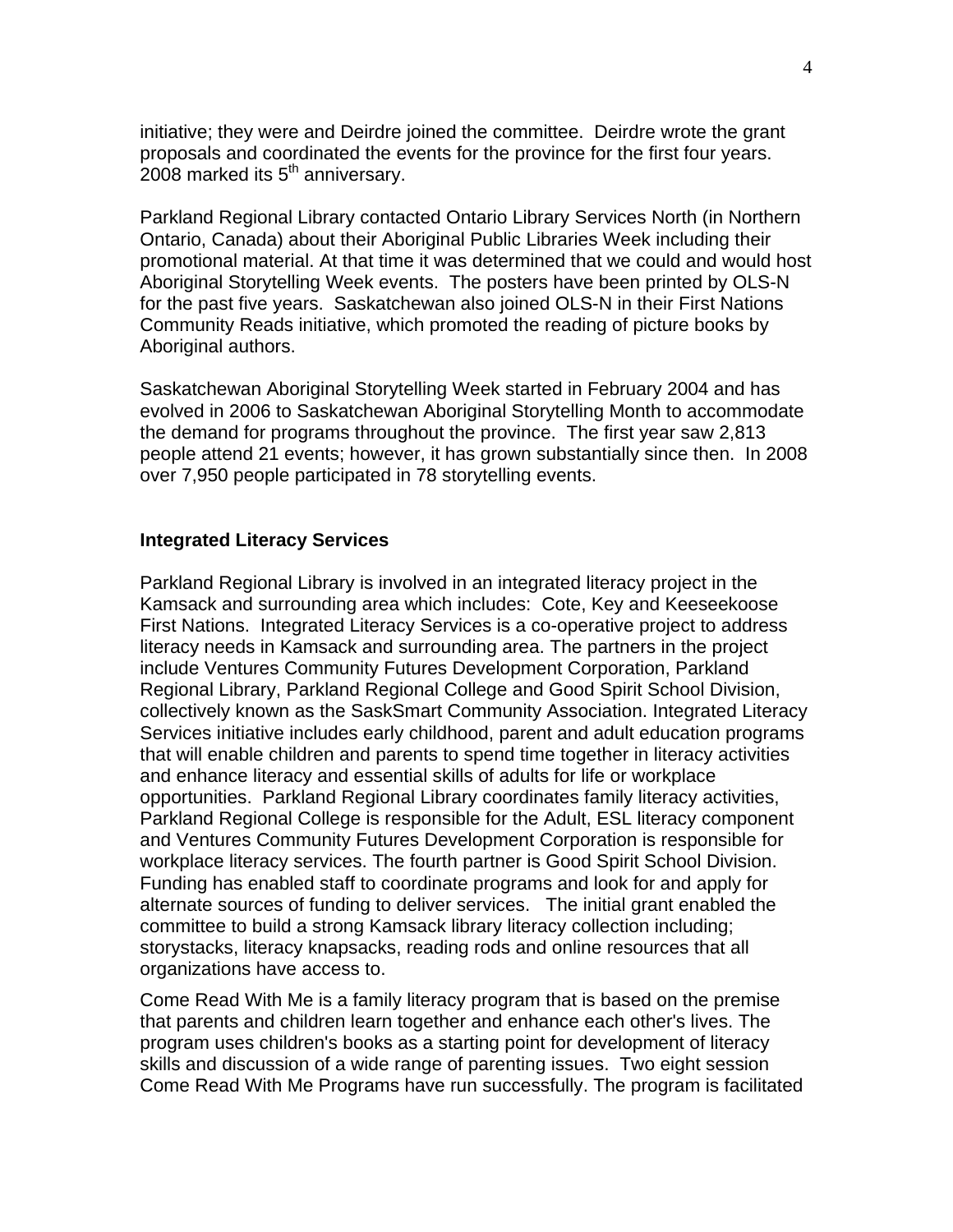by Delores Badger who was trained to run the program, works for the college and comes from Cote First Nation.

SaskSmart Community Association celebrated Saskatchewan Aboriginal Storytelling month by hosting an event on Friday, February 29, 2008 in Kamsack. The event was sponsored by Painted Hand Community Development Corporation with over 140 students and adults in attendance. The presence of Elders, showcasing of Aboriginal material and creativity through crafts were a means of empowering our target group to better understand how literacy exists within the Aboriginal culture. Darwin Keshane presented Aboriginal Artwork and Elder Mary Pelletier presented on Dream Catchers.

# **Books for Babies Plus Kits**

Parkland Regional Library provides annually to Headstart, Kids First, FAST (Families and Schools Together) and pre-kindergarten participants in the Parkland Regional Library Region with a free book, book bag, Saskatchewan Literacy Network for the Love of Reading pamphlet, ALA Books for Babies flyer, Library registration form and Every Child Ready to Read @ Your Library information.

# **Highlights from other Saskatchewan Public Library systems include:**

- 1. Pahkisimon Nuye?ah Library System (PNLS) "Exploration of Saskatchewan Aboriginal Life" project involves gathering information in audio and print format about the lives and customs of people in Northern Saskatchewan. A stand-alone website will also be designed to include the content from this project.
- 2. Pahkisimon Nuye?ah Library System (PNLS) Library staff education project. Since 2007 PNLS has offered online courses to staff. Courses offered to date include: Internet; Introduction to Libraries and Children and Young Adult Literature.
- 3. Southeast Regional Library, and Estevan Branch, are working with Ocean Man First Nation to establish a library and to improve literacy through Estevan Area Literacy Group Inc., a partnership of businesses, educational institutions, Ocean Man, the library, early childhood agencies, literacy tutors and SaskSmart funding.
- 4. Building Relationships in 4 Directions a joint conference with Prince Albert Grand Council, NorthWest Nations Educational Council, Northlands College and John M. Cuelenaere Public Library. PNLS staff also attended the conference.
- 5. White Buffalo Youth Lodge and Saskatoon Public Library hosted a Round Dance on March 14, 2008.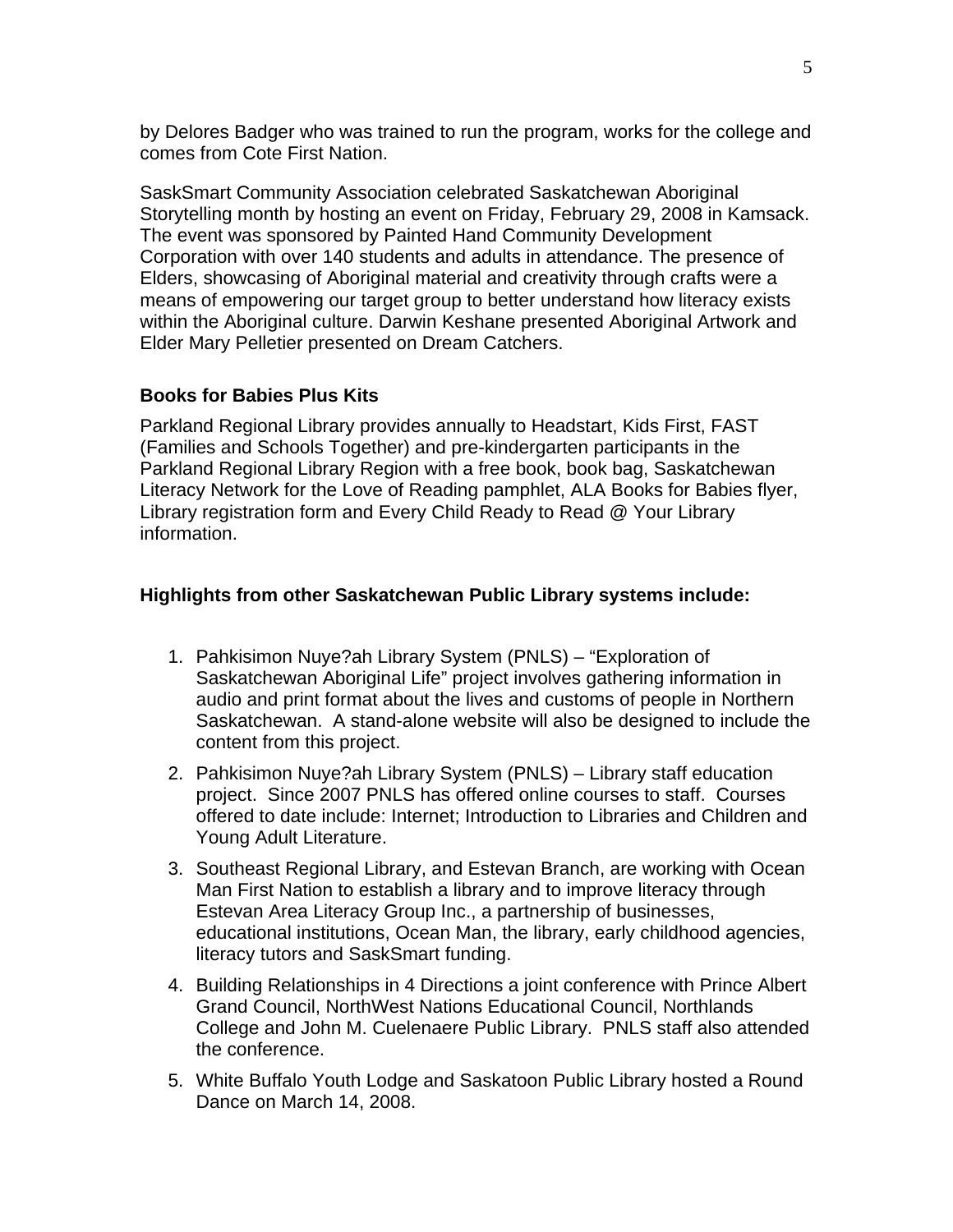- 6. Saskatoon Public Library hosted Beginner's Cree Conversation weekly program for 2 months
- 7. Saskatoon Public Library ran an Aboriginal Student Page Summer Internship program – four students were hired for six weeks to work in several areas of the library.
- 8. Swift Current hosted a variety of events including: Communicating with First Nations seminars; Aboriginal Awareness and Acceptance series; the Justice System and a Healing Journey; Prayer and Storytelling.
- 9. Meadow Lake branch librarian Tara Million spoke at a staff workshop about how staff can make libraries a welcoming place for First Nations patrons.
- 10. "Don Freed: Singing About the Metis" event at Moose Jaw Public Library.
- 11. Regina Public Library Collaborative Community Art Project, Albert Branch (Regina Public Library) Artist Daniel Fisher worked in collaboration with North Central residents and community agencies to design and create an external mural to showcase the community's perception of the library. The project goal was to enhance the external appearance of the facility and make it more inviting for everyone.
- 12. Wheatland Regional Library Aboriginal story time was offered in five communities. The program consisted of Aboriginal storytelling, a puppet show, a drumming demonstration and a sampling of traditional foods.
- 13. Wapiti Regional Library Developed a long term action plan and objectives:
	- a) Remove barriers to Aboriginal peoples' use of library service posters, networking, cultural awareness and protocol presentations
	- b) Programming to educate and inform authors, storytellers, musicians, speakers
	- c) Human resource expansion
	- d) Increase Aboriginal representation as both Board and staff members

# **Saskatchewan Provincial Library Initiatives for Aboriginal Peoples**

In 2005 the Provincial Library of Saskatchewan hired Kathy Tenold as an Aboriginal Library Coordinator and in November 2006 Nina Wilson took over the position.

Responsibilities of the Aboriginal Library Coordinator are to: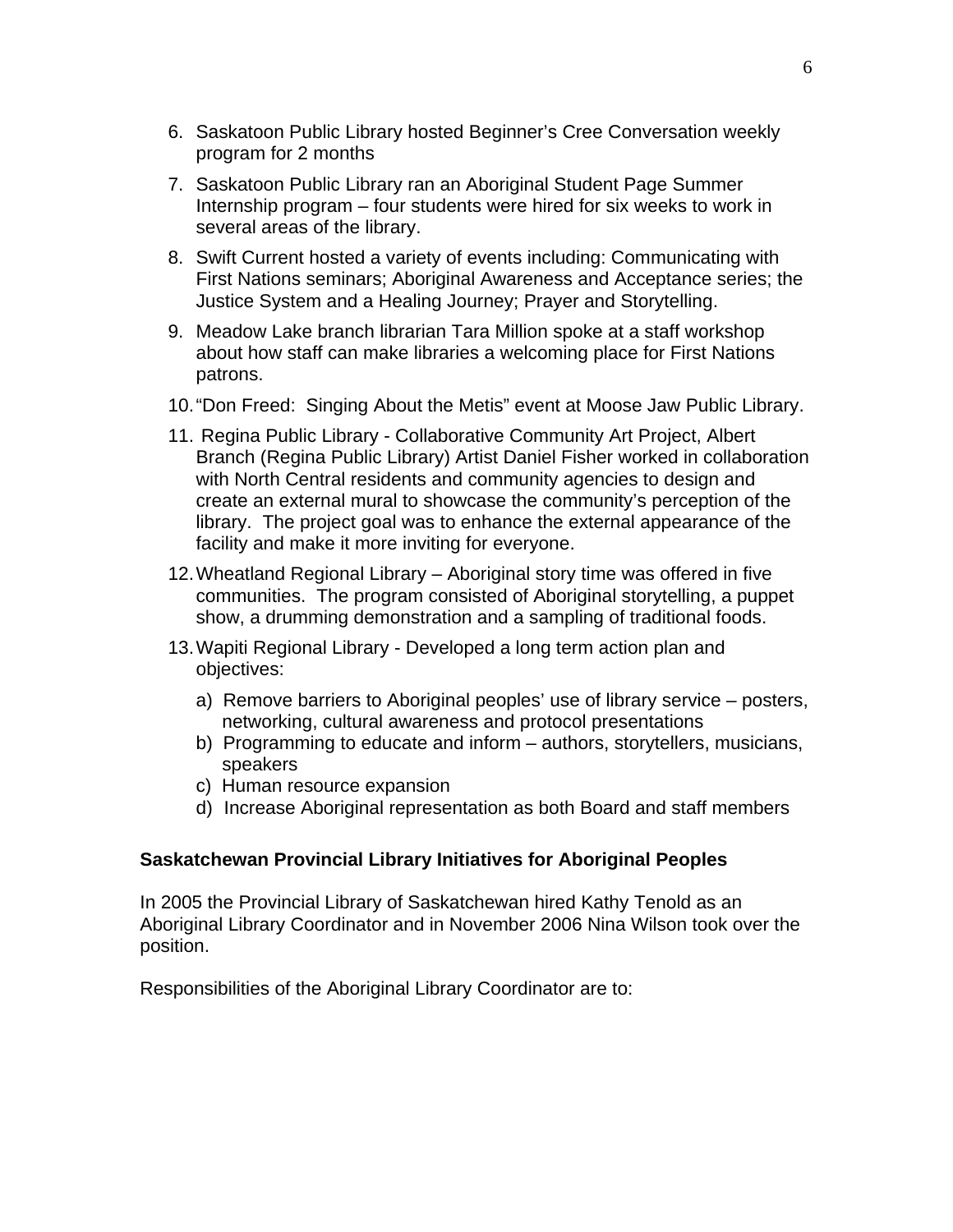- 1. Work with public libraries serving First Nations and Métis communities.
- 2. Promote the importance of public libraries for First Nations and Métis people.
- 3. Develop a list of quality Aboriginal library materials.
- 4. Develop an Aboriginal component to the Saskatchewan Libraries web site.
- 5. Develop training for First Nations and Métis library staff.

The Committee on Aboriginal Library Services (CALS), a Provincial Library group, was formed in 2006. CALS was formed to bring the10 public library systems together to work on enhancing services for First Nation and Métis peoples within their regions. CALS focus is on public libraries and bringing meaningful services to Aboriginal people both urban and on-reserve.

Wendy Sinclair (Head of Albert Library, in Regina, and Chair of LSSAP), Nina Wilson and Deirdre Crichton sit on both the CALS and LSSAP committees. The LSSAP and CALS's mandates are to work with libraries and the Aboriginal community to improve library services for Saskatchewan's Aboriginal population. A joint meeting was held March 14, 2008 to look at initiatives that both committees could work on together. At the beginning of the meeting, both groups were separated to discuss:

- Who are we?
- **What services do we provide?**
- **What initiatives do we propose?**
- **What resources are warranted?**
- **If Identify potential partnerships.**

By the end of the meeting, various goals, subcommittees, and timelines had been established. The goals are:

- 1. To develop a five-year communication strategy that includes: a website; role model posters, library endorsements; wiki; newsletter; e-conferencing.
- 2. To establish a Saskatchewan Aboriginal Literacy Award / Fundraiser by April 2009
- 3. To host a national conference in 2011
- 4. To develop partnerships and run cultural activities i.e. Round Dance
- 5. To hold a joint meeting to review the "Information is for Everyone" Report

Ekosi maka / that is all (on the public library component of this paper).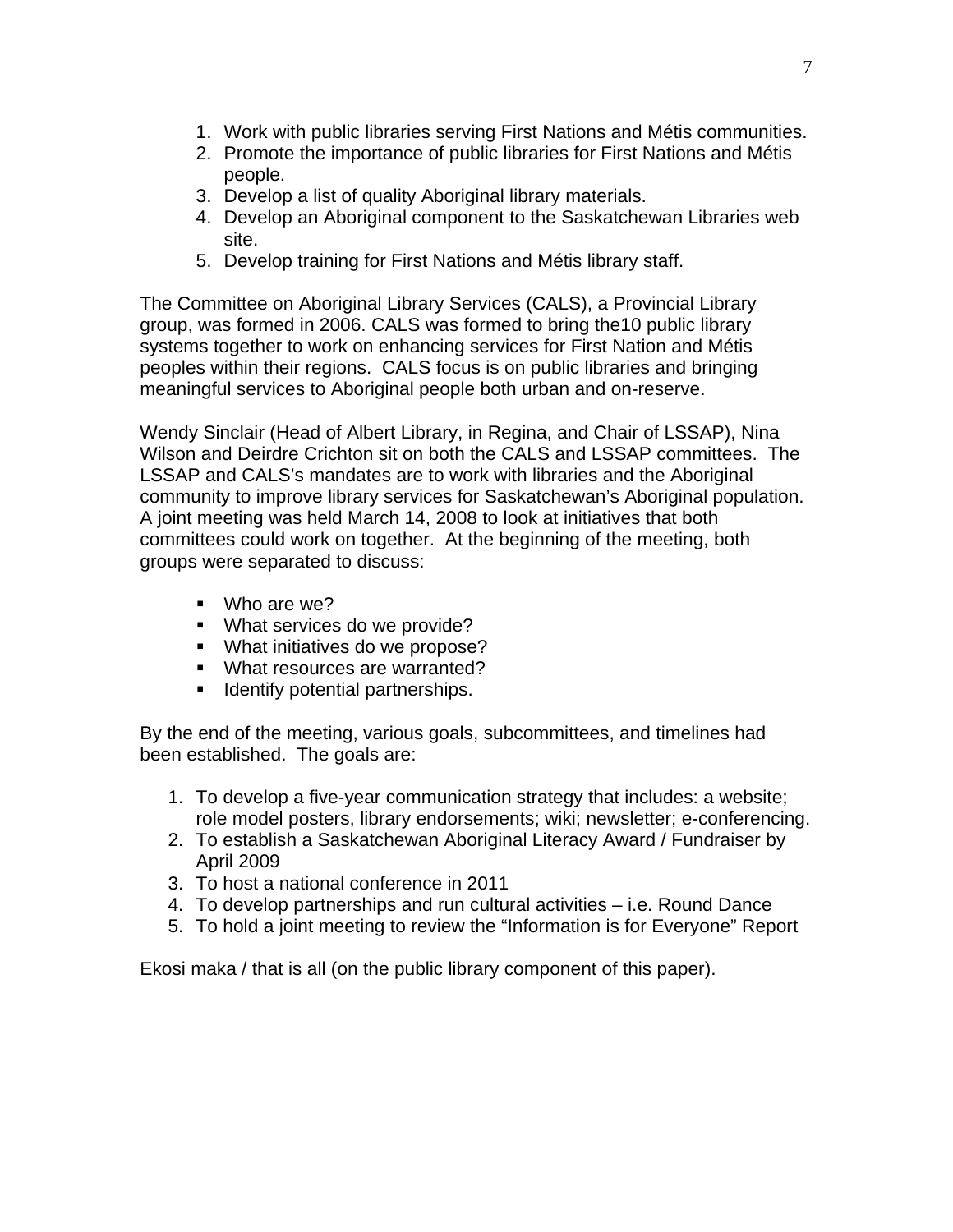# **SECTION II: Best Practices in Academic Library Services for Saskatchewan Aboriginal Peoples**

# **Best Practices in library services at First Nations University of Canada (FNUC)**

The First Nations University of Canada was established more than thirty years ago (1976) as the Saskatchewan Indian Federated College (SIFC) through a federated partnership with the University of Regina; however, the new structure and the name change in 2005 to FNUC indicates its current more independent nature. FNUC is the only First Nations-controlled university in Canada. Academic programs offered include undergraduate and diploma programs in Arts, Sciences, Education, Social Work, Health Sciences, Fine Arts, Commerce and Communication Arts as well as several Master's degree programs.

The mission of First Nations University of Canada is to "enhance the quality of life and to pursue, protect and interpret the history, language, culture and artistic heritage of First Nations". The institution acquires and expands its base of knowledge and understanding in the best interests of First Nations and for the benefit of society by providing opportunities for quality bi-lingual and bi-cultural education. The students are from a provincial, national and international base.

Since the University is a First Nations controlled university, it offers undergraduate and graduate degrees in a culturally supportive First Nations' environment. For example, the University merges academe with traditional ways, through ceremonies, in order to enhance the lives of the students, faculty and staff by employing traditional and spiritual Elders at each campus to advise and counsel the FNUC community. The Elders arrange ceremonies throughout the academic year to support their academic community in their endeavors.

Within each campus are libraries that provide resource materials required to support the University's programs and courses. The University's main library is located in the Regina Campus at the University of Regina. The University's collections, which focus on materials written by, for and about First Nations, Inuit, Metis and Indigenous Peoples of North, South and Central America (as well as Australia and New Zealand), emulate the University's Mission Statement. The librarians select, evaluate and acquire resources for the libraries according to the Mission Statement. For instance, approximately one third of these resources relate to traditional knowledge and ceremonies in some manner, simultaneously supporting the various Indigenous Studies classes offered on and off campus. To date the three campus libraries of First Nations University of Canada collection has over 100,000 items in various formats to support the courses offered.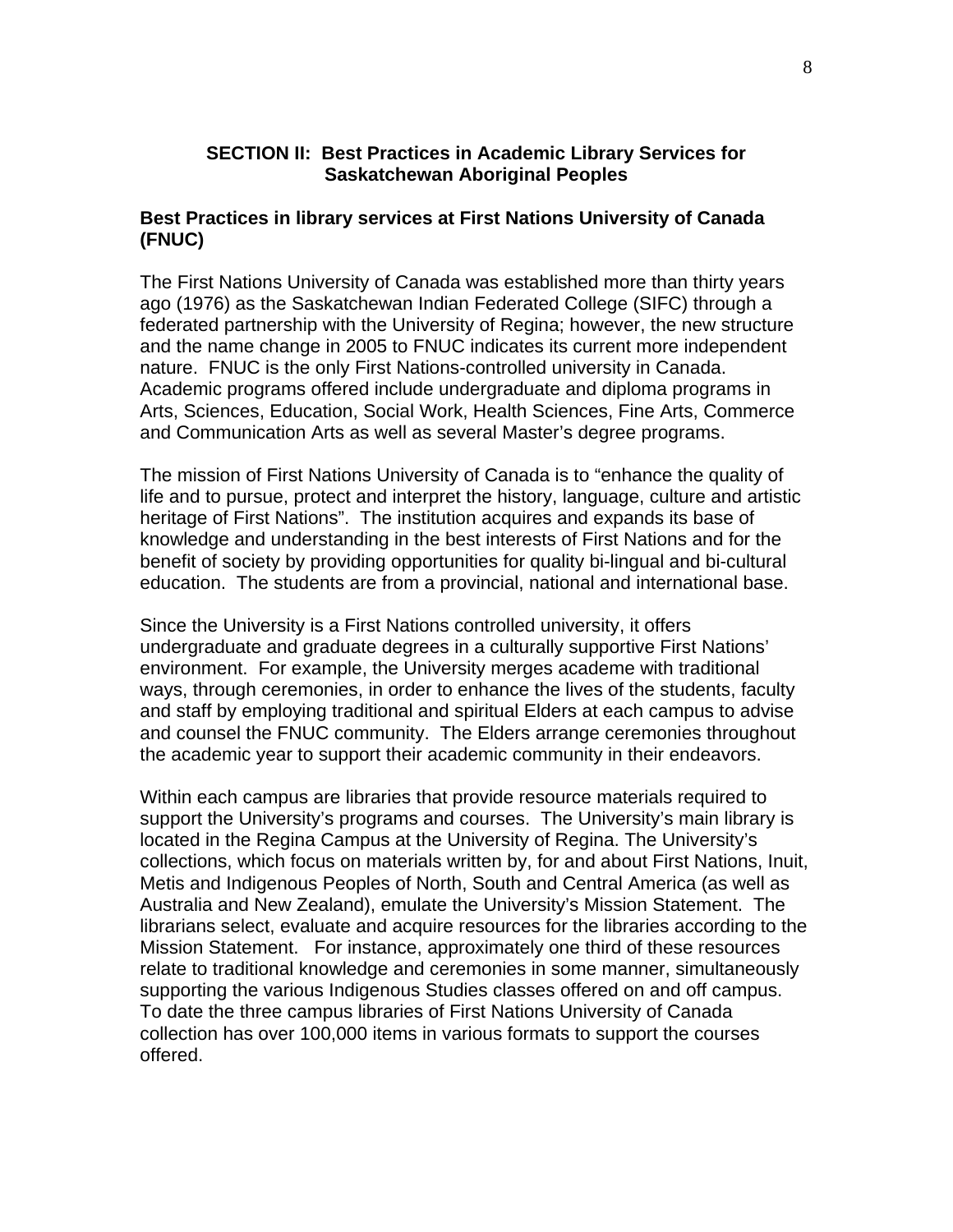In other words, a large number of FNUC library resources reflect the beliefs and various philosophies relating to the different tribes of North, South and Central America, and other places around the world as these resources capture the students' interests on their road to self-discovery. The collection contains numerous monographs on traditional knowledge, and occasionally sacred knowledge, which must be protected by First Nations peoples as it is a gift given by our ancestors. Sacred knowledge includes sacred materials and objects as these materials and objects define who we are as First Nations peoples. Sacred items, such as sacred pipes and sacred bundles, are the cultural property of First Nations peoples. They are living, breathing, animate objects and are an important element of First Nations peoples' ceremonies.

Certain information on traditional knowledge and various ceremonies should not be in print but it is, for example, information on ceremonies such as vision questing and sun dancing. Rather than suppress these resources, one librarian has taken the position that without these resources, where would some of the students begin to learn about traditional knowledge and ceremonies if they did not find this information in print? It's a starting point for them (due to the loss of culture experienced by generations of First Nations peoples as a result of the residential school system imposed on them and other assimilation practices). And sometimes a very good starting point, as the students can reflect upon what they have read and will develop questions that require answers. It is at this point the serious ones will seek the advice and counsel of our traditional and spiritual Elders.

In addition to providing relevant collections at the 3 on-campus libraries, the library staff also provide culturally relevant bibliographic instruction. The libraries offer a multifaceted instructional program to provide the university students and other library users with lifelong learning and informational skills with competencies to assist them to meet their educational objectives for both the learning as well as campus communities. This is accomplished by providing a pleasant, user-oriented learning environment for on- and off-site users, with the technical infrastructure for on-line searching capabilities, resources and services. In addition, library staff have the responsibility to recommend to students, faculty and staff the various catalogues and online databases that will provide them with the best information possible. Research topics vary but include topics such as Indian self-government, traditional knowledge as it relates to First Nations ceremonies and Indian spirituality, treaty land entitlement, health issues and more.

The University's off-campus students are also provided with bibliographic instruction every semester to ensure they have equitable access to the same resources as their on-campus peers. This is accomplished by in-person visits. For instance, librarians visit the off-campus sites at every opportunity and provide and coordinate library services to these sites ensuring that off-campus users have quick access to the catalogues and online databases available from the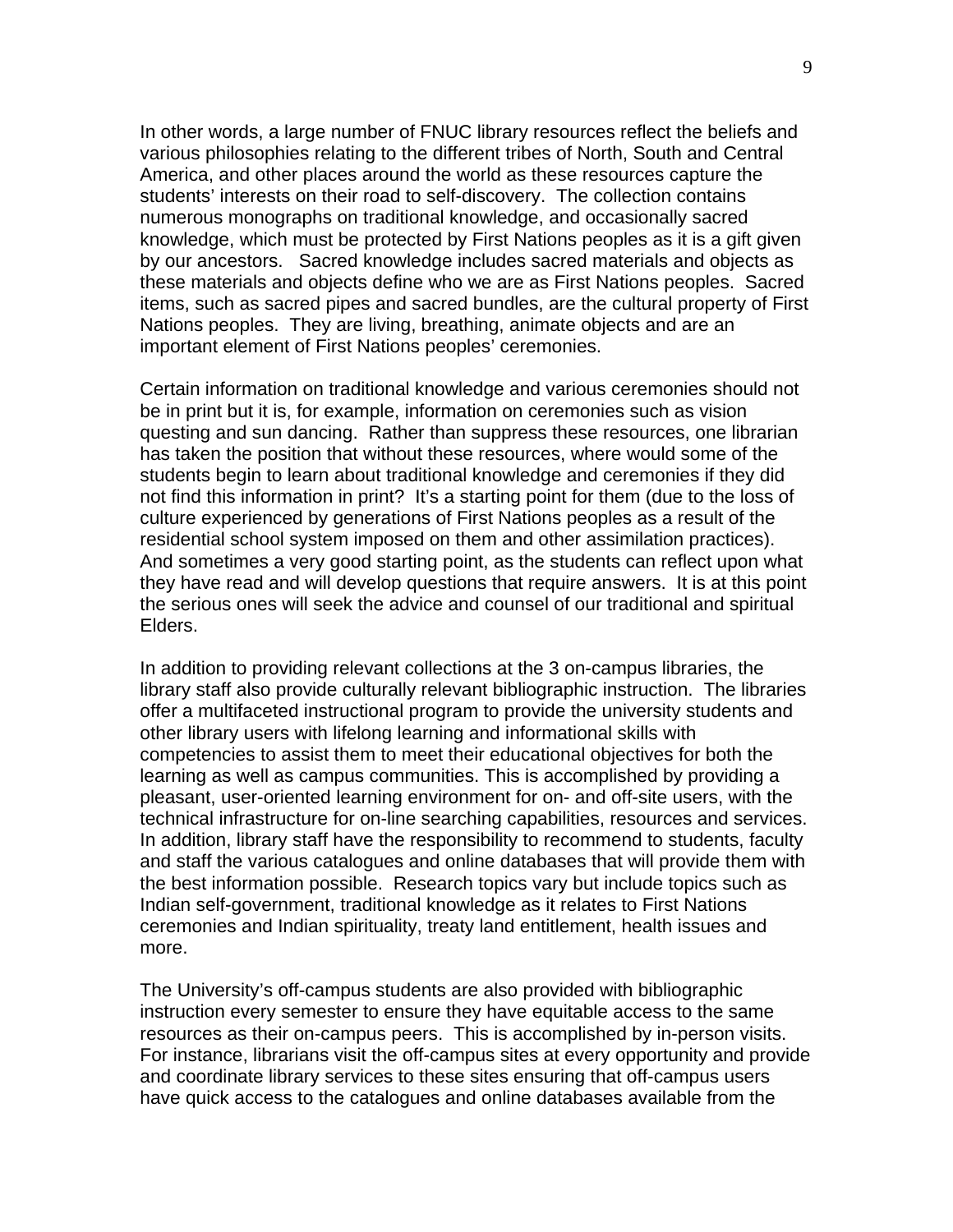University of Regina's and the University of Saskatchewan's libraries. In closing, the library staff provide collections and services that ensure the University's students, faculty and staff are made aware of their rich heritage as First Nations peoples.

### **Best Practices via the Indigenous Studies Portal, University of Saskatchewan Library**

First, the Indigenous Studies Portal (or iPortal) is an online research tool that is similar to a database that includes a wide variety of full-text resource types (such as articles, book reviews, theses, electronic books, government reports and links to websites), all related to Indigenous Studies. What is significant about the iPortal is that it is the only research tool of its kind, that is, it provides one-stop access to an aggregated collection of over 8000 full-text resources related to Indigenous Studies. These resources come from not only a wide array of databases subscribed to by the U of S, but also Open Access materials that have been made available through digitization projects as well as those resources that have been "born digital".

The history of the iPortal goes back to about 2001, when some talented librarians at the U of S working in various areas thought about how they could respond to the U of S community of library users that were requesting an easier way to find research materials related to Indigenous Studies. These library users' greatest concern was that the collections of these materials were scattered in various locations across campus and therefore difficult to become aware of and difficult to access. With the assistance of a librarian working at the Native Law Centre, a systems librarian, programmers, a group of cataloguing technicians and consultations with the potential user community, the iPortal project was born. Since 2005, the iPortal has had a full complement of six staff and part-time assistance of other Library staff (including programmers) that have built the iPortal into a permanent U of S Library initiative from its humble beginnings as a short-term project.

Of course, the iPortal also had to have backing from the U of S Library Administration. As a result, the iPortal is the deliberate and creative response by the University of Saskatchewan Library to meet several of the U of S Strategic Planning priorities, such as to enhance Aboriginal research and scholarship, as well as to enhance student and distance education learning, given that access to the iPortal resources is available 24/7, especially to those users associated with the U of S. For external users, the Open Access materials will be accessible on a 24/7 basis; however, for the subscription-based resources, external users have a few options for access. For some users, access may be available at or through their local library or through interlibrary loan. In this case, the iPortal serves as an index of bibliographic records for resources, for which external users can seek out access in various ways.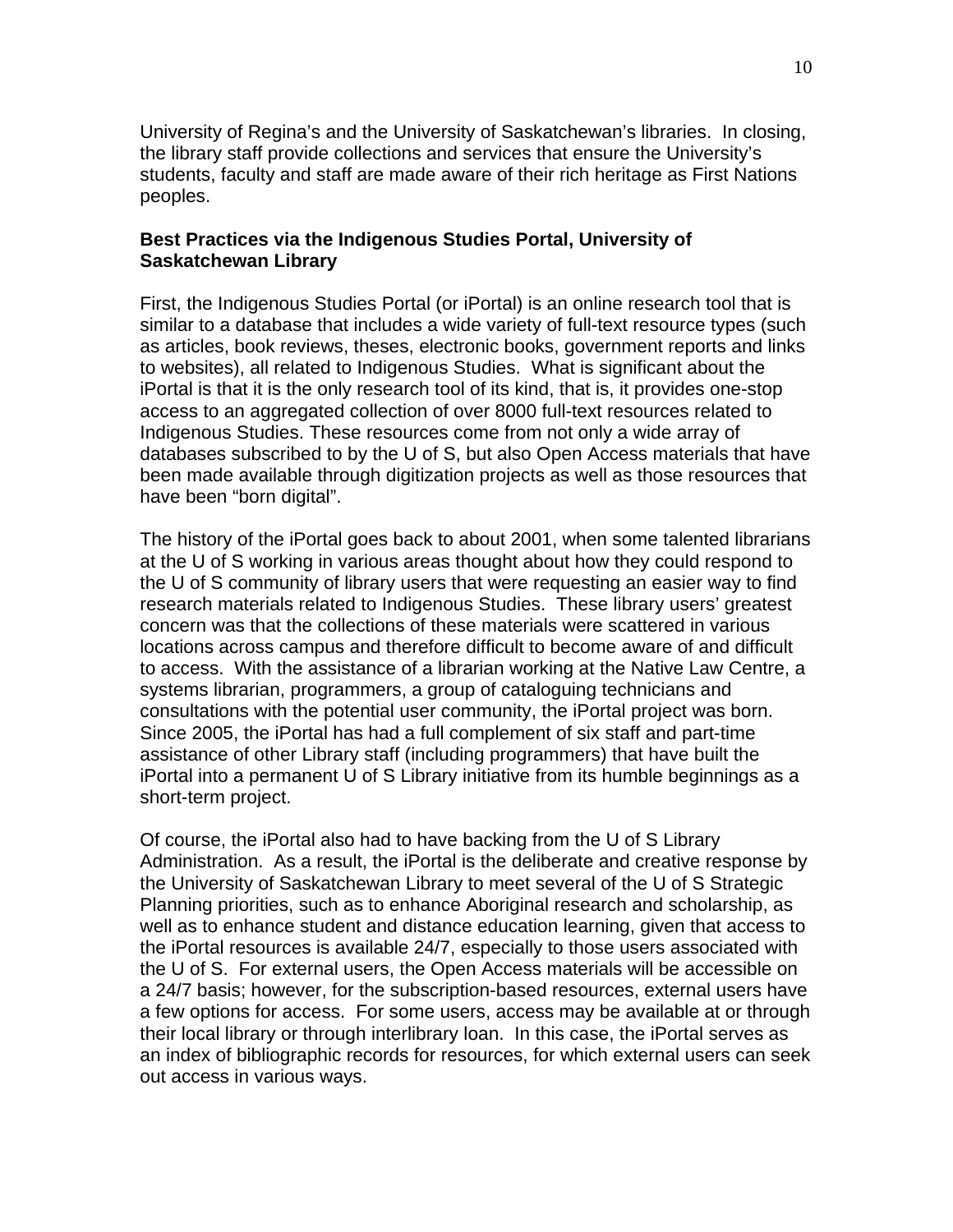This university has made a commitment to supporting the recruitment and retention of Aboriginal students and faculty (with at least 20 current Indigenous faculty members thereby creating a critical mass), largely because it has the largest number and percentage of Aboriginal students of any doctoral university in Canada. The last few years have seen a stable number, that of approx. 1800 Aboriginal students each year, which is about 10 percent of the total student population at the U of S. Another demographic is that in the province of Saskatchewan, the Aboriginal population comprises 14% of the total population and is growing fast, with projections that the Aboriginal population in SK will reach 25% of the total population in 12 to 15 years. When one considers that in the northern half of the province, Aboriginal people comprise approx. 75% of the population, it follows that the U of S is ideally situated and equipped to either recruit this segment of the population to physically attend U of S academic programs or to offer distance education programs to those in more remote regions of the province and who are reluctant to leave their communities.

#### **IPortal Partnerships**

One partnership that the iPortal was engaged in before I arrived at the U of S was a digitization project that involved the U of S Archives and ten other archival institutions in Saskatoon and one in Northern Saskatchewan. The Head of the project, Chery Avery in the U of S Archives, was fortunate enough to have obtained three grants simultaneously. These grants provided enough funding to digitize nearly 50,000 archival images pertaining to Aboriginal peoples, cultures and experiences from these 12 institutions and to create a website and database that would host the nearly 4000 archival descriptions related to the 50,000 images. While the project was able to hire six term Library Assistants to digitize the archival records (including photos, postcards, diaries, correspondence, minutes of meetings, government reports, maps, copyright-expired books from U of S Special Collections, and some audio-visual materials), several iPortal Content Assistants were also scanning materials as part of our contribution to the partnership. The iPortal's contribution of programmer time was also instrumental in the creation of a highly searchable database and website for this archival project. As a result, a great many of these materials will also be migrated to or harvested as iPortal content, thereby increasing our record count substantially. The URL for this database is not yet active but it will be in the near future by searching Google, "Our Legacy" Aboriginal Archives.

Another example is that we have partnered with Brandon University to digitize Phase Two content of their online Canadian Journal of Native Studies. For instance, nine volumes, from 1997 to 2005, have been digitized by the iPortal team; we have provided the corresponding files to Brandon University; and they have up-loaded the files to their website. The benefit to the iPortal is not only in increased online access to more CJNS content, but Brandon U is acknowledging the work of the iPortal team on this project. In this way, the project has added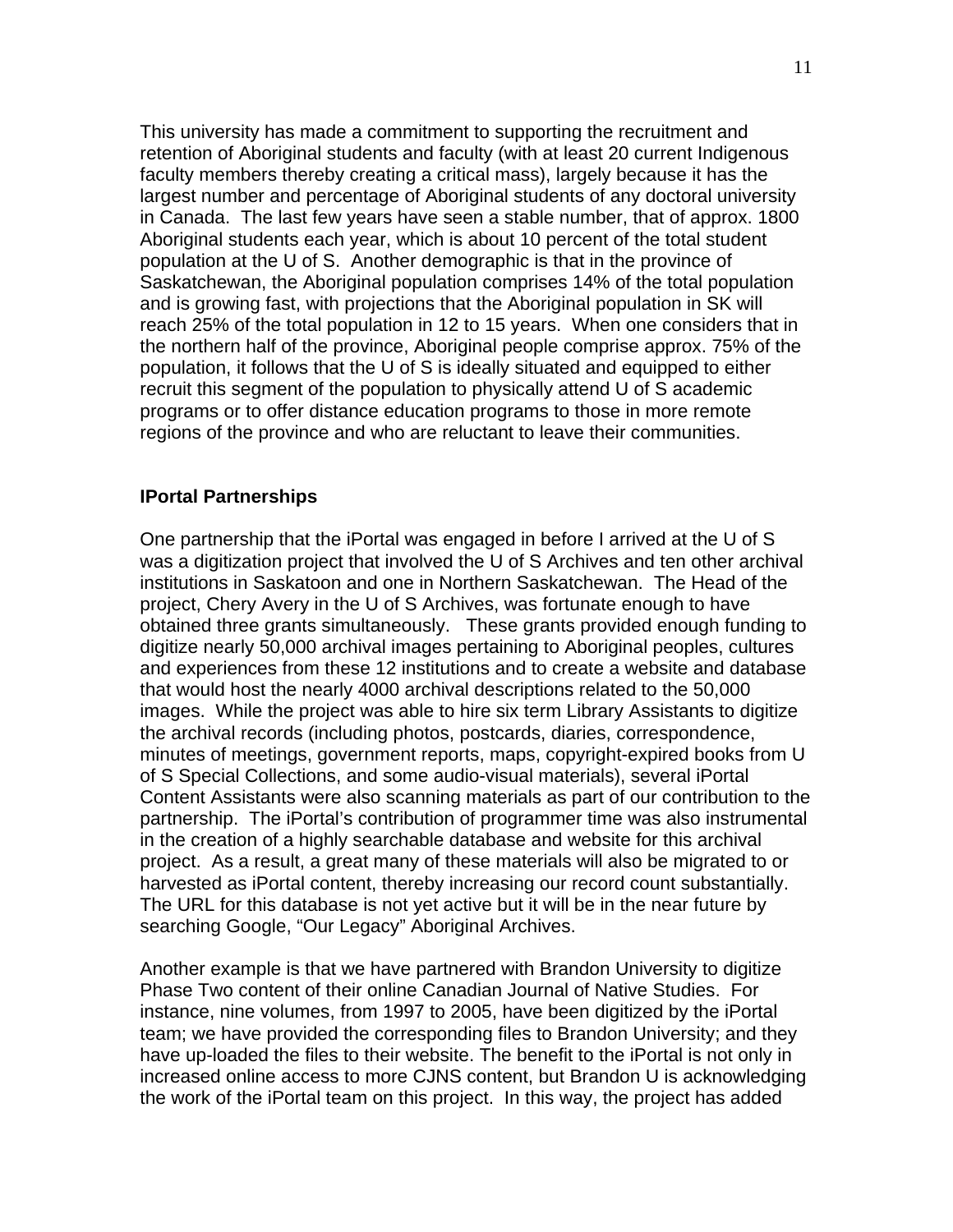more than 150 scholarly and peer-reviewed articles and book reviews sanctioned by the Canadian Indigenous / Native Studies Association in open access format to the iPortal.

## **The iPortal and Meaningful Service for Aboriginal Researchers**

One area where the iPortal provides meaningful service is through our response to Reference questions – by an Aboriginal librarian who also has knowledge of the corporate culture and various people, strategic planning and activities of the U of S Library, including partnerships with the Archives, as well as with other institutions. This means that I can provide information on future projects that will assist the users asking the Reference questions in a way that is sensitive to the issues, not just from the organization's perspective but also from that of the user's perspective. One example of such a reference question was a request about when there would be more content in the iPortal that pertains to Northern Saskatchewan and I was able to respond with more relevant information due to my involvement with the Aboriginal Archives digitization project, "Our Legacy".

Another example of the iPortal providing meaningful service involves teaching search functionality of the iPortal to Aboriginal students taking courses with Aboriginal-specific content and being taught by Aboriginal Faculty. It is meaningful because I can relate to the students and that puts them at ease. For instance, one student and I practice our Cree before the demonstration begins and helps to set the tone for some cultural familiarity. Another example is that in one demonstration in a fourth-year class in an Indigenous Teacher Education program, it became evident that some of the students were not aware of the ERIC database, so I demonstrated that as well. I think this was as a result that the students felt comfortable with me in acknowledging what they didn't know.

# **The iPortal and Respectful Access to Collections**

Although the iPortal is still evolving as a virtual collection and we have not yet developed a formal collection policy, there are several ways that the iPortal has taken into account the need for respectful access to collections; I will discuss only a few here. For instance, for the archival digitization project, a decision was made to not include archival records that use offensive terminology in their titles, such as the word "squaw". While usage of this terminology was deemed as evidence of the colonial mindset of mainstream society during a certain time period in Canadian history and therefore acceptable for the Archival database and its more advanced users, I made the call not to include these records in the iPortal because library users are generally less experienced researchers of unpublished documents. As a result, I am protecting first-year students searching the iPortal from encountering offensive terminology in the first search results they come across.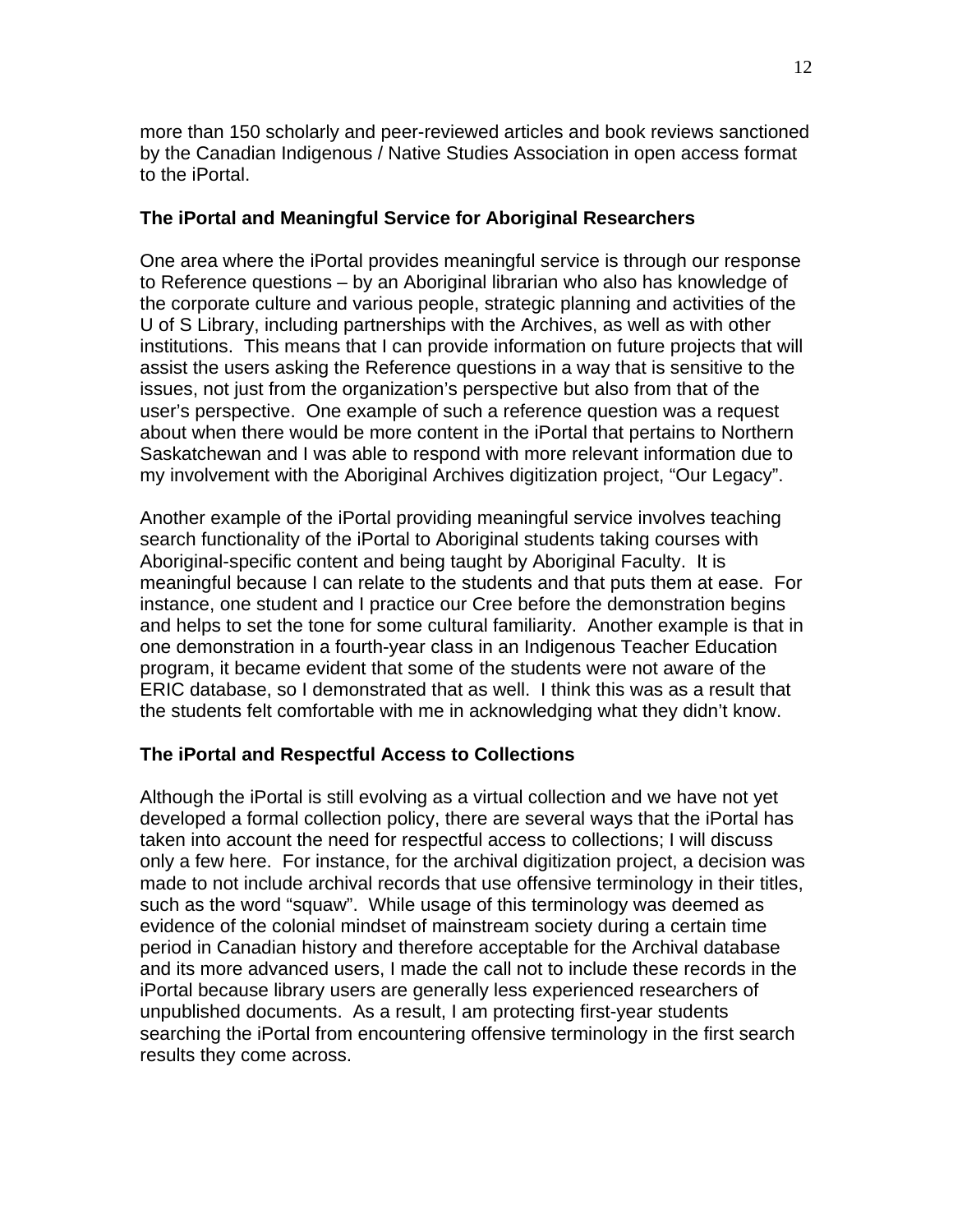Also for the digitization project, some other considerations had to be made – such as to open up the opportunity to write the summaries / essays for the exhibits to Aboriginal people, and to do some translations of oral histories before digitizing them, as we will need to protect access to those accounts that include sacred knowledge. As well, we hired both Cree and Dene translators for the home page of the website as well as for the help screens.

# **Conclusion:**

This paper has covered many examples of leadership, initiative and effectiveness in regards to library services for Saskatchewan Aboriginal peoples, both in the realms of public libraries and academic libraries. It is impressive that there has been support from the top (so to speak) in both areas, from the Provincial government's Minister's Advisory Report relating to public library services to the missions and mandates at both the First Nations University of Canada (FNUC) and its libraries and the University of Saskatchewan and its Library. This guarantees funding for initiatives on a long-term basis which eliminates the need for constant grant proposal writing to support existing services, thereby allowing staff to work on realistic and evolving goals that meet the needs of the users. However, this is not to say that the funding provided is unlimited or that it does not need to be augmented, especially given that there is always so much work to be done (consider the family literacy initiatives that start with babies and continue into adulthood).

Another commonality that is evident in both public and academic library services for the Aboriginal people of Saskatchewan is the commitment of staff to provide the best of services possible to their user community. This commitment translates to practical, meaningful and respectful services that make a difference in the lives of the library users. Although I cannot refer to documented evidence of this claim in any formal research process, I do stand by these words because of the impact that anecdotal remarks by clients have on LSSAP members (including myself), feedback and stories that we are all familiar with and that keep us going in terms of job and career satisfaction. Kinanaskomitin / I am grateful to you.

Deborah Lee is of Cree and Mohawk ancestry and has worked primarily as a Reference librarian since the spring of 2000 at various venues, including the National Library of Canada and Library and Archives Canada. She is now the Unit Head responsible for the Indigenous Studies Portal at the University of Saskatchewan Library and a member of the LSSAP committee. She has presented nationally and internationally at various library and education related conferences and has published in the *Journal of Library Administration,* the *3rd International Indigenous Librarians Forum Conference Proceedings : Closer to*